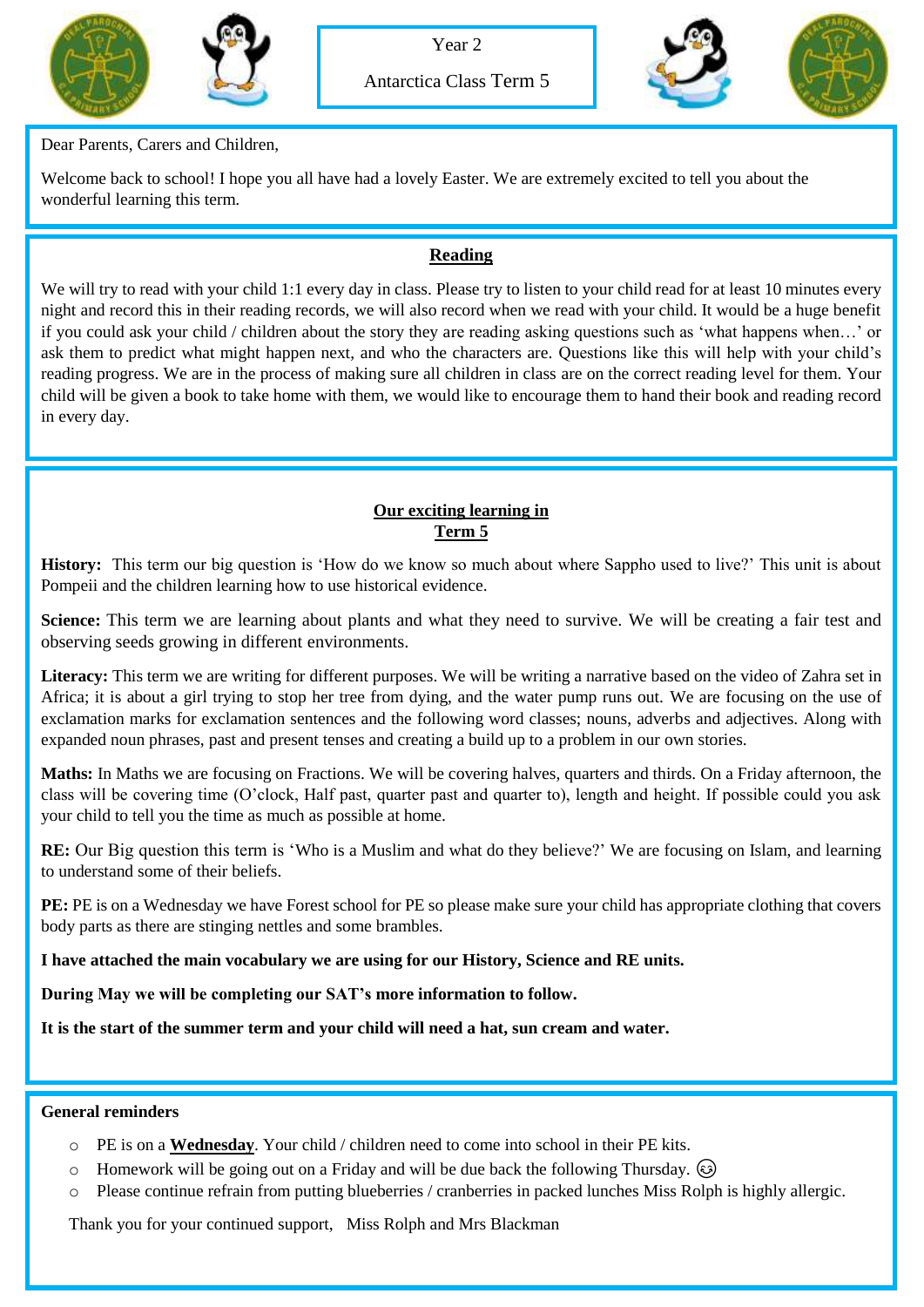| the old $\dim \mathfrak{g}$<br>Pompeii.<br>mountain next to<br>Mt. Vesuvius: A    |                                                                                                                                                                                                                                                                                                                                                                                                                                                                                | Modern day Italy.<br><b>Pompeii:</b> A city in                                              | of cultural or<br>made by a human<br>being, typically one<br>historical interest. | Artefact: an object      |                         |
|-----------------------------------------------------------------------------------|--------------------------------------------------------------------------------------------------------------------------------------------------------------------------------------------------------------------------------------------------------------------------------------------------------------------------------------------------------------------------------------------------------------------------------------------------------------------------------|---------------------------------------------------------------------------------------------|-----------------------------------------------------------------------------------|--------------------------|-------------------------|
| below the Earth's<br>crust.<br>Magma: Hot Juid                                    | $\begin{array}{l} \frac{1}{2} \left( \frac{1}{2} \right) \left( \frac{1}{2} \right) \left( \frac{1}{2} \right) \\ \frac{1}{2} \left( \frac{1}{2} \right) \left( \frac{1}{2} \right) \left( \frac{1}{2} \right) \left( \frac{1}{2} \right) \left( \frac{1}{2} \right) \left( \frac{1}{2} \right) \left( \frac{1}{2} \right) \left( \frac{1}{2} \right) \left( \frac{1}{2} \right) \left( \frac{1}{2} \right) \left( \frac{1}{2} \right) \left( \frac{1}{2} \right) \left($<br>ſ | <b>Sapphe:</b> A painting<br>named her Sappho.<br>of a girl found in<br>Pompeii, the finder | history<br>person who studies                                                     | Archaeologists: A        | Our history vocab sheet |
| surface.<br>above the Earth's<br>Lava: Hot fluid                                  | L                                                                                                                                                                                                                                                                                                                                                                                                                                                                              | one person -<br><b>Empure:</b> Lots of<br>Emperor.<br>countries run by<br>- the             | for artefacts.<br>archaeologists dig                                              | <b>Excavation:</b> Where |                         |
| of the plant.<br>Flower: Seed bearing part                                        |                                                                                                                                                                                                                                                                                                                                                                                                                                                                                | <b>Growth</b> e Increases in size.                                                          | aaf bunaan<br><b>Observation</b> Closely<br>changes.                              |                          |                         |
| structure<br>malerground storage<br>Bulb. contains a complete<br>life cycle in an |                                                                                                                                                                                                                                                                                                                                                                                                                                                                                | Seed dispersal: Movement<br>of seeds from the plant                                         | sprouts out.<br><b>Germinate:</b> Where a seed<br>begus to grow and               |                          | Plants Vocab            |
| Seed: the first stage in the<br>plant life cycle.                                 |                                                                                                                                                                                                                                                                                                                                                                                                                                                                                | <b>Nutritions</b> What the plant<br>needs to be healthy                                     | something in a drawing<br>with labels.<br>Diagram: Represent                      |                          |                         |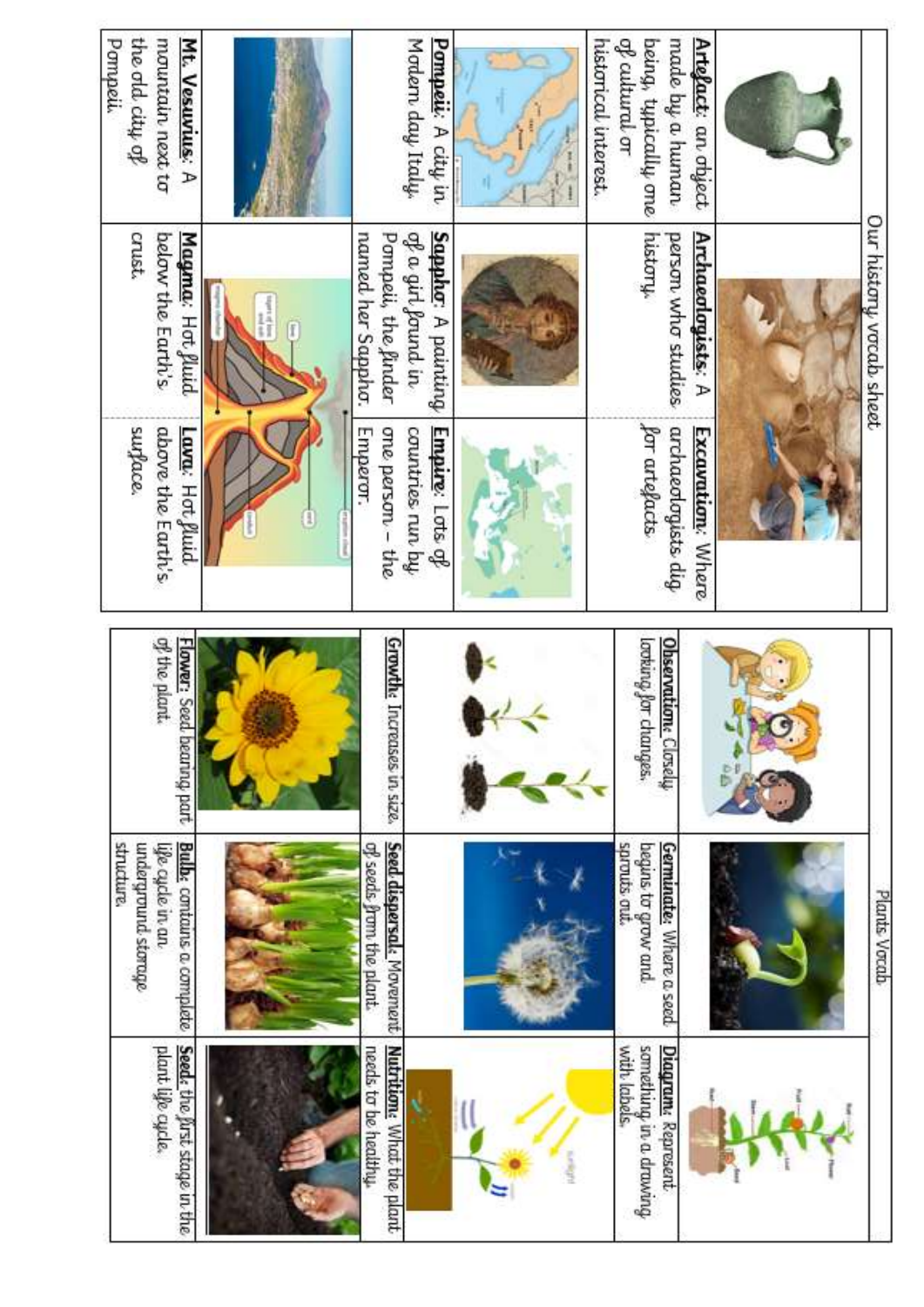| of daylight.<br>month, Muslims won't eat.<br>or drink during the hours<br>Ramadan <sub>s</sub> During this | <b>Qurane</b> , The holy book of<br>Islam,                              |   | <b>Muslums</b><br>Islam <sub>s</sub> The religion of            |                       |
|------------------------------------------------------------------------------------------------------------|-------------------------------------------------------------------------|---|-----------------------------------------------------------------|-----------------------|
| Eid-ul-Fitr: The Jestival of<br>breaking fast.                                                             | Star and crescent:<br>symbal for the religion of<br><b>Slam</b><br>l he |   | Muslim <sub>s</sub> A person who<br>follows the Islam religion. | RE Vocab Term 5 and 6 |
| <b>Muslums</b> ,<br>Mosque: A place of worship for                                                         | Saudi Arabia: The country where<br>Islam began.                         | Ì | GodL<br>Allah: The common Arabic word for                       |                       |